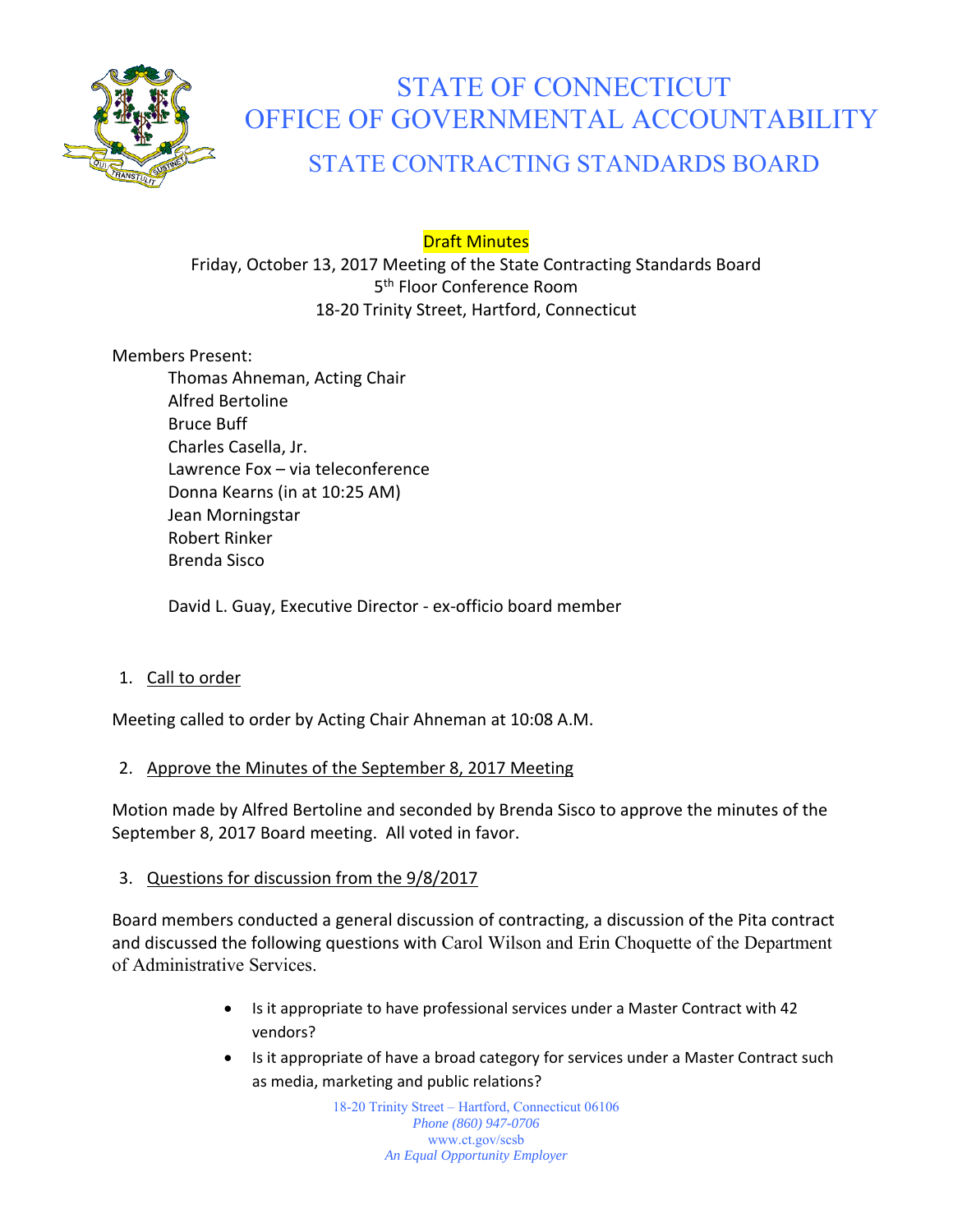- Is it appropriate to encourage three bids/quotes, but not to require three bids/quotes?
- If we require three bids/quotes, how does one select three vendors to solicit such bids/quotes from with a list of 42 vendors?
- How would the public/taxpayers know about such contracts?
- Is it appropriate to only submit purchase orders for payment of vendor for professional services under a Master Contract?
- Should such professional services contracts require legal approval by the Agency and review for form by the Attorney General's Office?
- Should such contracts reference the Master Contract and its requirements?
- Are letters of agreements an appropriate way to enter into a contract for professional service under a Master Contract?
- There are numerous controls over the approval for creating a position in state government, and similar controls for filling or refilling a vacant position is state government, should such controls apply to professional services provided by an outside vendor and what are the circumstances for applying those controls and not applying those controls?

# 4. Report from Privatization Contract Committee

Executive Director Guay noted the letter to DOT was sent on September 13, 2017 and the Board has not received a response.

#### 5. Report of the Contested Solicitations and Awards Subcommittee

Subcommittee Chair Robert Rinker reported the Subcommittee received and met on a contest of an award by the Teachers Retirement Board.

RDS Services, LLC and Benistar, the shared services organization and bidder contests the award of Connecticut Teachers Retirement Board, Proposal TRB#2017‐003 to Part D Advisors.

RDS Services have a reopening service, recovering of additional Medicare dollars for the State. They have and use proprietary software.

> 18-20 Trinity Street – Hartford, Connecticut 06106 *Phone (860) 947-0706*  www.ct.gov/scsb *An Equal Opportunity Employer*